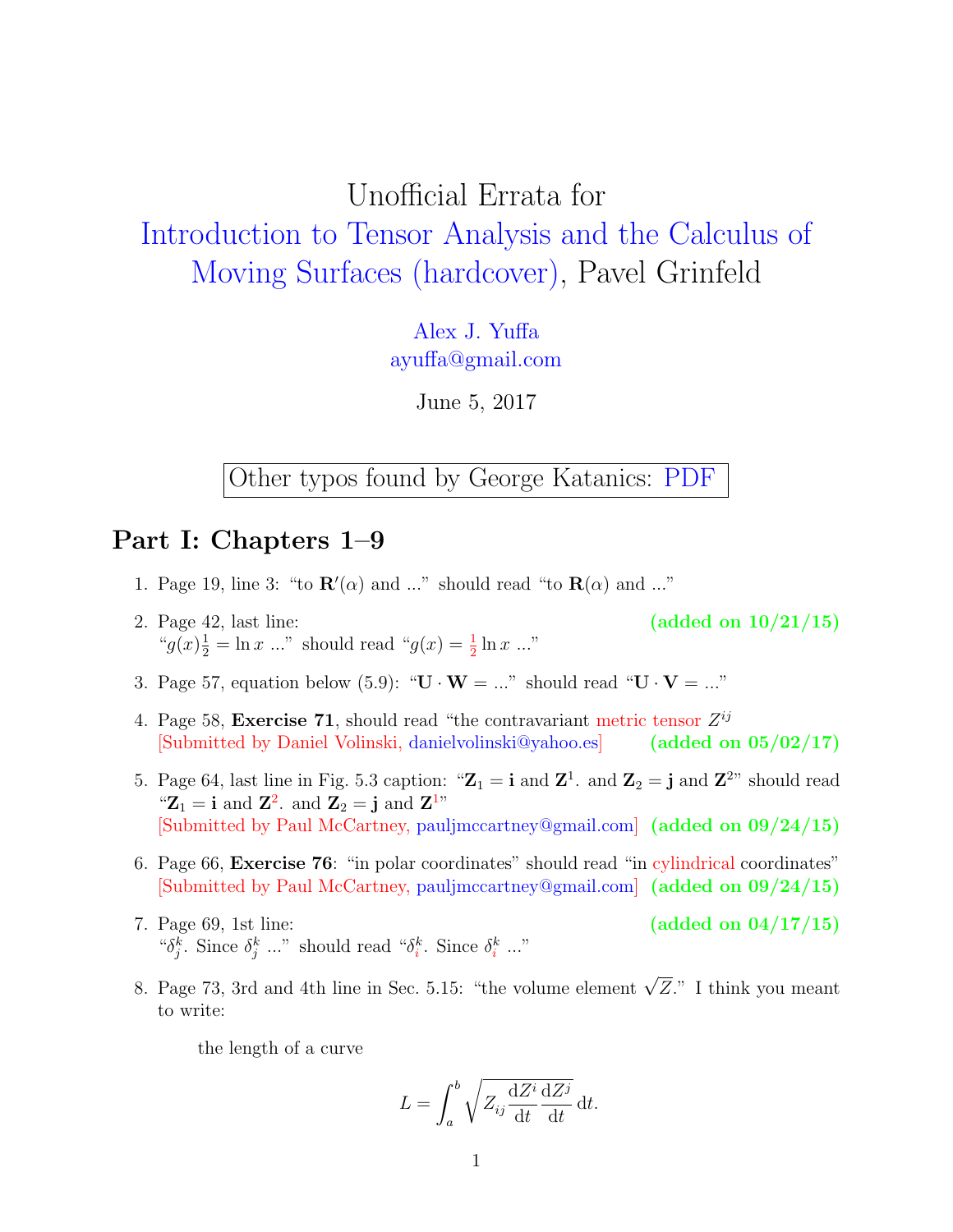Because the volume element has not yet been introduced, see Sec. 5.8.

- 9. Page 89, line below equation (6.62): "is a object ..." should be "is an object ..."
- 10. Page 89, equation (6.64) should read
	- $S_i = S^j Z_{ji}$
- 11. Page 90, equation (6.65) should read
- $S^i = S_j Z^{ji}$
- 12. Page 90, equation (6.69) should read
- $T^i_{\cdot j} = T^{\ i}_j$

 $(\boldsymbol{u},\boldsymbol{v})=M^{}_{ij}u^iv^j$ 

- 13. Page 98, equation  $(7.32)$  should read (added on  $03/24/17$ )
- 14. Page 102, Exercise 112 should read  $r = x A^{-1}b$ [Submitted by Ihor Yalovetskyi , [i.yalovecky@gmail.com\]](mailto:i.yalovecky@gmail.com) (added on 05/02/17)
- 15. Page 114, (8.52) should read (added on  $04/14/14$ )
	- $\nabla_i \mathbf{Z}_j =$  $\partial \mathbf{Z}_j$ ∂Z<sup>i</sup>  $-\,\Gamma_{ij}^k \mathbf{Z}_k$

 $= \Gamma_{ij}^k \mathbf{Z}_k$ 

- 16. Page 114, (8.53) should read (added on  $04/14/14$ )
- 17. Page 118, 5th line after equation (8.66): "in Sec. 8.129 ..." should be "in Sec. 8.8 ..."

 $\partial \mathbf{Z}_j$ ∂Z<sup>i</sup>

18. Page 121, equation (8.79) should read

$$
T^i = S^{ij} U^{kl}_j V_{kl}
$$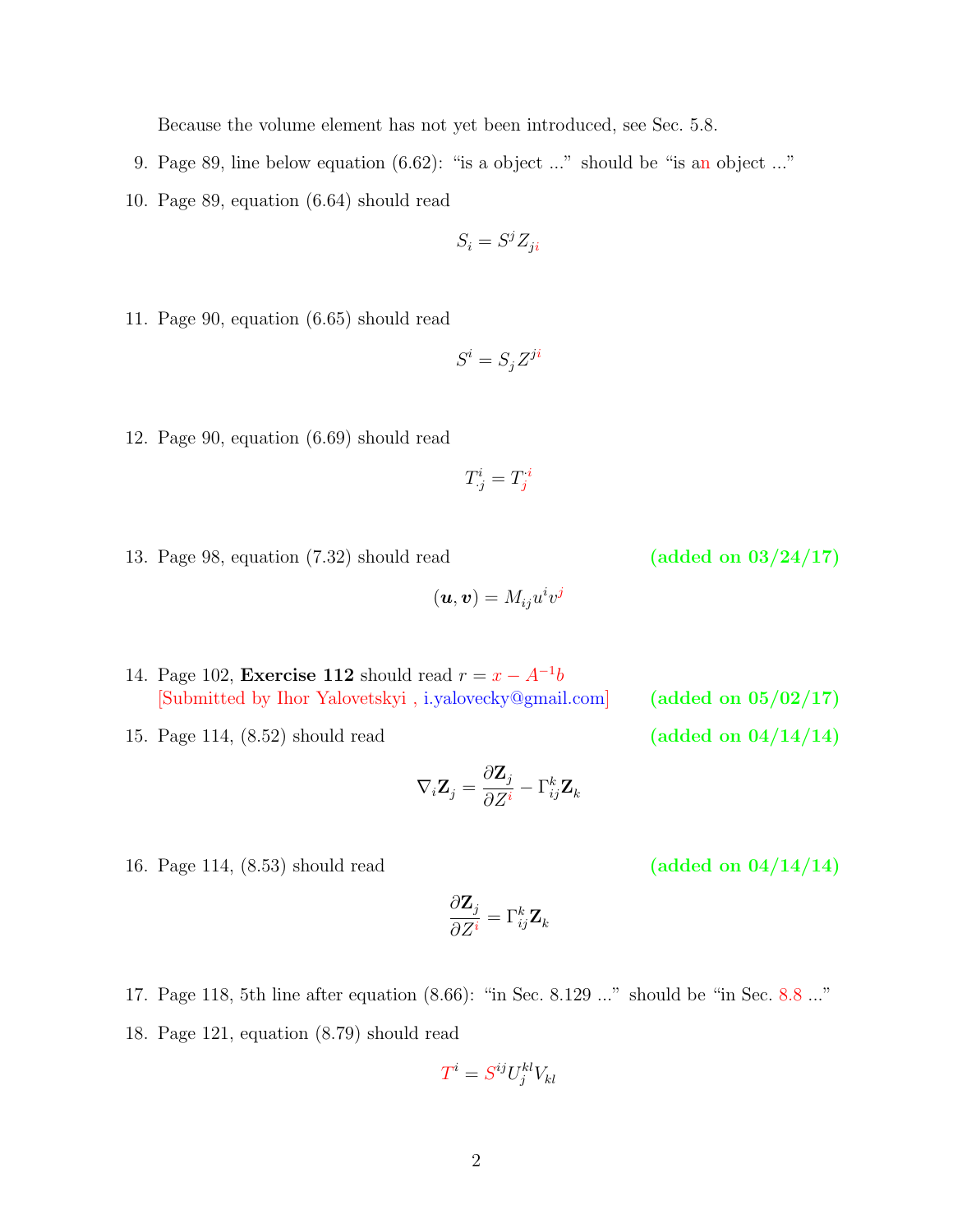- 19. Page 123, 2nd line: "we will is it ..." should read "we will use it ..."
- 20. Page 125, equation (8.106) should read

$$
\Gamma_{i'j'}^{k'} T_{k'} = \left( \Gamma_{ij}^k J_{i'}^i J_{j'}^j J_k^{k'} + J_{i'j'}^k J_k^{k'} \right) T_\ell J_{k'}^\ell = \Gamma_{ij}^k J_{i'}^i J_{j'}^j T_k + J_{i'j'}^k T_k
$$

[Submitted by Andrew Szymczak, [drew.szymczak@gmail.com\]](mailto:drew.szymczak@gmail.com) (added 06/05/17) 21. Page 125, equation (8.107) should read

$$
\nabla_{j'} T_{i'} = \frac{\partial T_i}{\partial Z^j} J_{i'}^i J_{j'}^j + J_{i'j'}^i T_i - \Gamma_{ij}^k J_{i'}^i J_{j'}^j T_k - J_{i'j'}^k T_k
$$

[Submitted by Andrew Szymczak, [drew.szymczak@gmail.com\]](mailto:drew.szymczak@gmail.com) (added 06/05/17)

22. Page 127, equation (8.124) should read

$$
\Gamma_{k'm'}^{i'} T_{j'}^{m'} = \Gamma_{km}^i T_j^m J_i^{i'} J_{k'}^k J_{j'}^j + \dots
$$

[Submitted by Andrew Szymczak, [drew.szymczak@gmail.com\]](mailto:drew.szymczak@gmail.com) (added 06/05/17)

23. Page 127, equation (8.125) should read

$$
\Gamma_{j'k'}^{m'} T_{m'}^{i'} = (\ldots + \ldots) T_s^i J_i^{i'} J_{m'}^s
$$

[Submitted by Andrew Szymczak, [drew.szymczak@gmail.com\]](mailto:drew.szymczak@gmail.com) (added 06/05/17)

24. Page 127, equation (8.126) should read

$$
\Gamma_{j'k'}^{m'} T_{m'}^{i'} = \Gamma_{jk}^m T_m^i J_{j'}^j J_{k'}^k J_i^{i'} + \dots
$$

[Submitted by Andrew Szymczak, [drew.szymczak@gmail.com\]](mailto:drew.szymczak@gmail.com) (added 06/05/17)

- 25. Page 129, line above  $(8.132)$  should read (added  $5/2/17$ ) "Riemann–Christoffel tensor vanishes"
- 26. Page 129, 2nd line after  $(8.132)$  should read  $\overline{\qquad}$   $\qquad$   $\qquad$   $\qquad$   $\qquad$   $\qquad$   $\qquad$   $\qquad$   $\qquad$   $\qquad$   $\qquad$   $\qquad$   $\qquad$   $\qquad$   $\qquad$   $\qquad$   $\qquad$   $\qquad$   $\qquad$   $\qquad$   $\qquad$   $\qquad$   $\qquad$   $\qquad$   $\qquad$   $\qquad$   $\qquad$   $\qquad$ "the Riemann-Christoffel symbol ..." Thank you George Katanics
- 27. Page 132, last paragraph, line 2: "properties of the covariant derivative ..." should read "properties of the derivative ..."
- 28. Page 137, missing the word 'indices' in the italicized definition, i.e., the definition should read "when the upper and lower indices are ..."
- 29. Page 139, line between  $(9.31)$  and  $(9.32)$  should read (added on  $04/17/15$ )

$$
\delta_{rst}^{ijk} a_l^r a_m^s a_n^t = A \delta_{lmn}^{ijk}
$$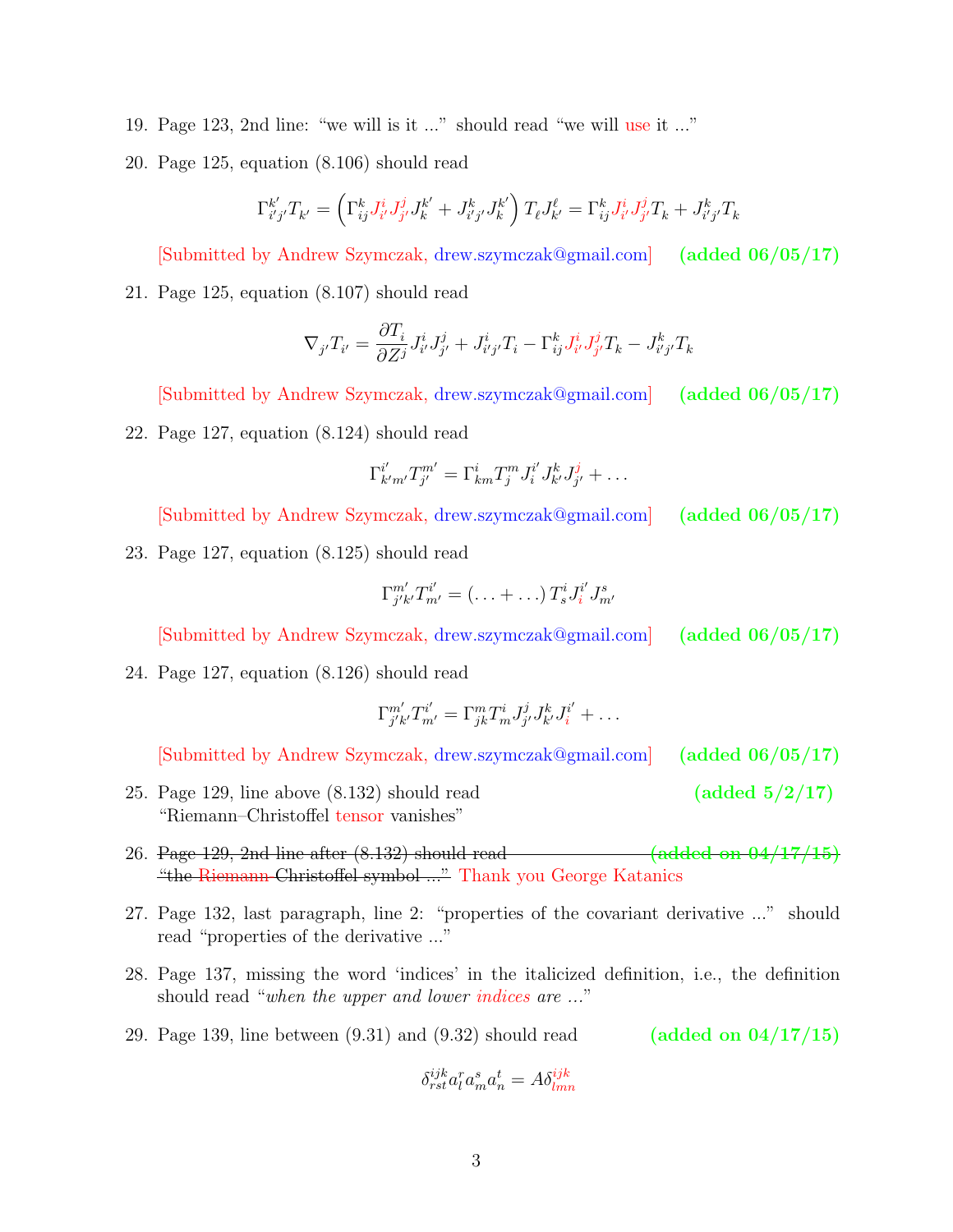30. Page 141, equation (9.48) should read

$$
D_1^1 = \frac{1}{2!} \left( \delta_{rst}^{123} a_1^r a_2^s a_3^t + \delta_{rst}^{132} a_1^r a_3^s a_2^t \right)
$$

- 31. Page 144, equation (9.59) should read  $\sqrt{Z} = r^2 \sin \theta$
- 32. Page 146, 2 lines above equation (9.72): "is a called relative tensor ..." should read "is called a relative tensor ..."
- 33. Page 147, 5th line below equation (9.78): "invariant or weight 2." should read "invariant of weight 2."
- 34. Page 151, 5th line after  $(9.97)$  should read (added on  $04/17/15$ ) "constructing the cross product ..." instead of "constructing the gradient ..."
- 35. Page 157,  $(9.139)$  should read (added on  $04/17/15$ )

$$
(n - (k - 1))\delta_{j_1 \cdots j_{k-1}}^{i_1 \cdots i_{k-1}} = \delta_{j_1 \cdots j_{k-1} i_k}^{i_1 \cdots i_{k-1} i_k}
$$

### Part II: Chapters 10–14

1. Page 162, equation (10.2c) should read  $z(\theta, \phi) = C \cos \theta$ [Submitted by James Pedid, [jamespedid@gmail.com\]](mailto:jamespedid@gmail.com) (added on 05/02/17)

- 2. Page 164, equation (10.11a) should be labeled as "(10.11)"
- 3. Page 165, 2nd line below (10.17): "the ambient and the surface covariant bases ..." should read "the ambient and the surface covariant metric tensors ..."
- 4. Page 166, (10.22) should read

$$
Z^{i\alpha} = Z^i_\beta S^{\alpha\beta}
$$

5. Page 168, (10.34) should read

$$
\frac{\partial Z^{i'}}{\partial S^{\alpha'}} = \frac{\partial Z^{i'}}{\partial Z^{i}} \frac{\partial Z^{i}}{\partial S^{\alpha}} \frac{\partial S^{\alpha}}{\partial S^{\alpha'}}
$$

- 6. Page 169, 3rd line below (10.46): "P or either 0 or 1" should read "P are either 0 or 1"
- 7. Page 170, **Exercise 218**: "Denote the tensor  $N^i N_j$  by  $T_j^{i}$ " should read "Denote the tensor  $Z^i_\alpha Z^\alpha_j$  by  $T^{i}_{j}$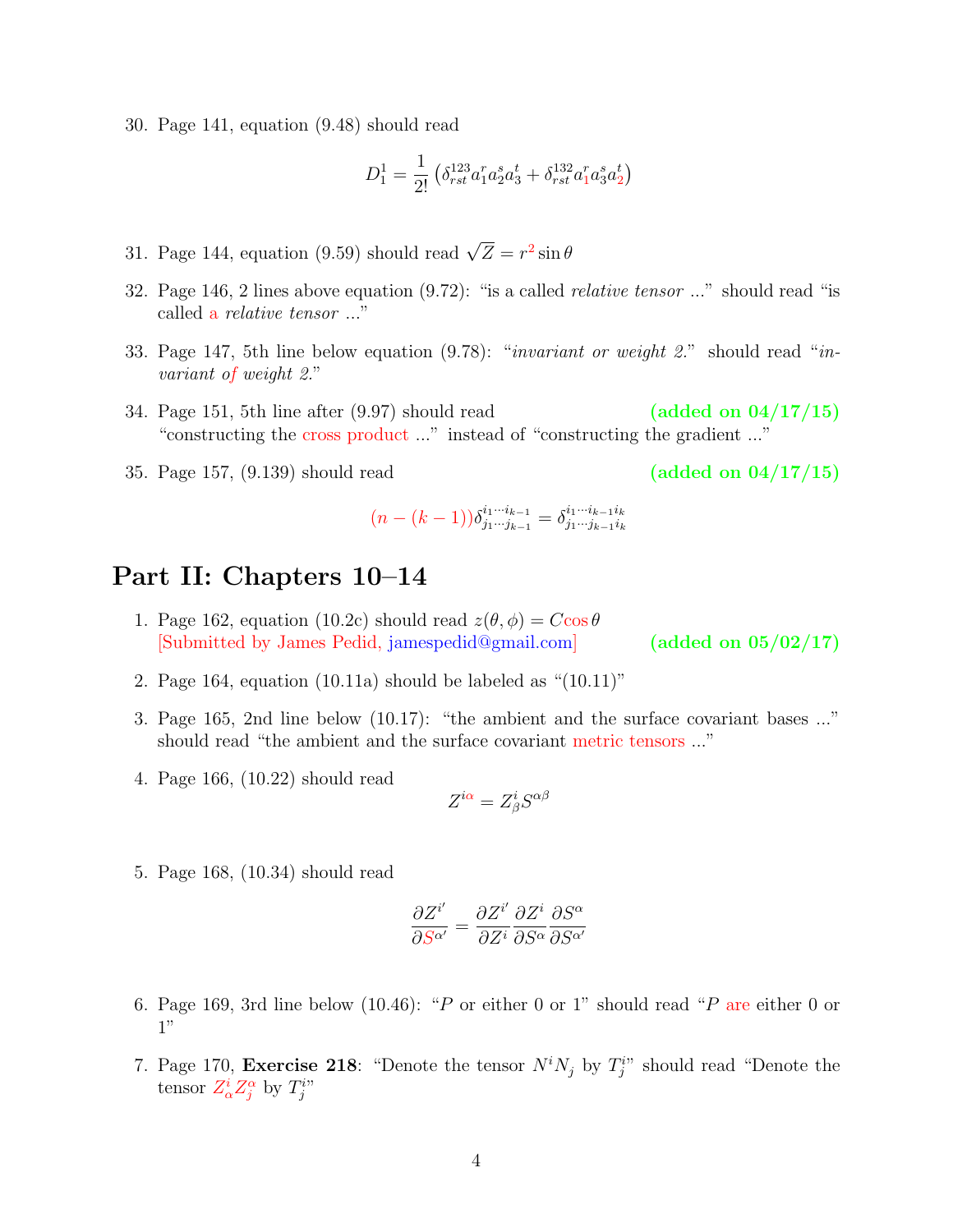- 8. Suggestion: On page 173, move the word "Further," and (10.73) below equation (10.77). Because (10.73) is not needed in the derivation of (10.74) but is needed in the derivation of (10.78).
- 9. Page 174, 2nd line in Section 10.8: "with respect the ..." should read "with respect to the ..."
- 10. Page 175, (10.82) should read

$$
\Gamma^\alpha_{\beta\gamma}=\frac{1}{2}S^{\alpha\omega}\left(\frac{\partial S_{\omega\beta}}{\partial S^\gamma}+\frac{\partial S_{\omega\gamma}}{\partial S^\beta}-\frac{\partial S_{\beta\gamma}}{\partial S^\omega}\right)
$$

11. Page 175, (10.85) should read

$$
\Gamma^\alpha_{\beta\gamma}=Z_i^\alpha \frac{\partial Z^i_\beta}{\partial S^\gamma}+\Gamma^i_{jk}Z_i^\alpha Z^j_\beta Z^k_\gamma
$$

- 12. Page 177, 2nd line from the bottom: "that is. deformations" should read "that is, deformations"
- 13. Page 180, (10.109) should read

$$
z(\theta, \phi) = r \sin \phi
$$

14. Page 181, (10.113) should read

$$
\Gamma^{\Phi}_{\Theta\Theta} = \frac{(R+r\cos\phi)\sin\phi}{r}
$$

15. Page 181, second part of (10.118) should read

$$
N^{i} = \begin{bmatrix} \frac{\cos \theta}{\sqrt{1 + r'(z)^{2}}} \\ \frac{\sin \theta}{\sqrt{1 + r'(z)^{2}}} \\ \frac{-r'(z)}{\sqrt{1 + r'(z)^{2}}} \end{bmatrix}
$$

16. Page 182, (10.122) should read

$$
\Gamma^Z_{\Theta\Theta} = -\frac{r(z)r'(z)}{1+r'(z)^2}
$$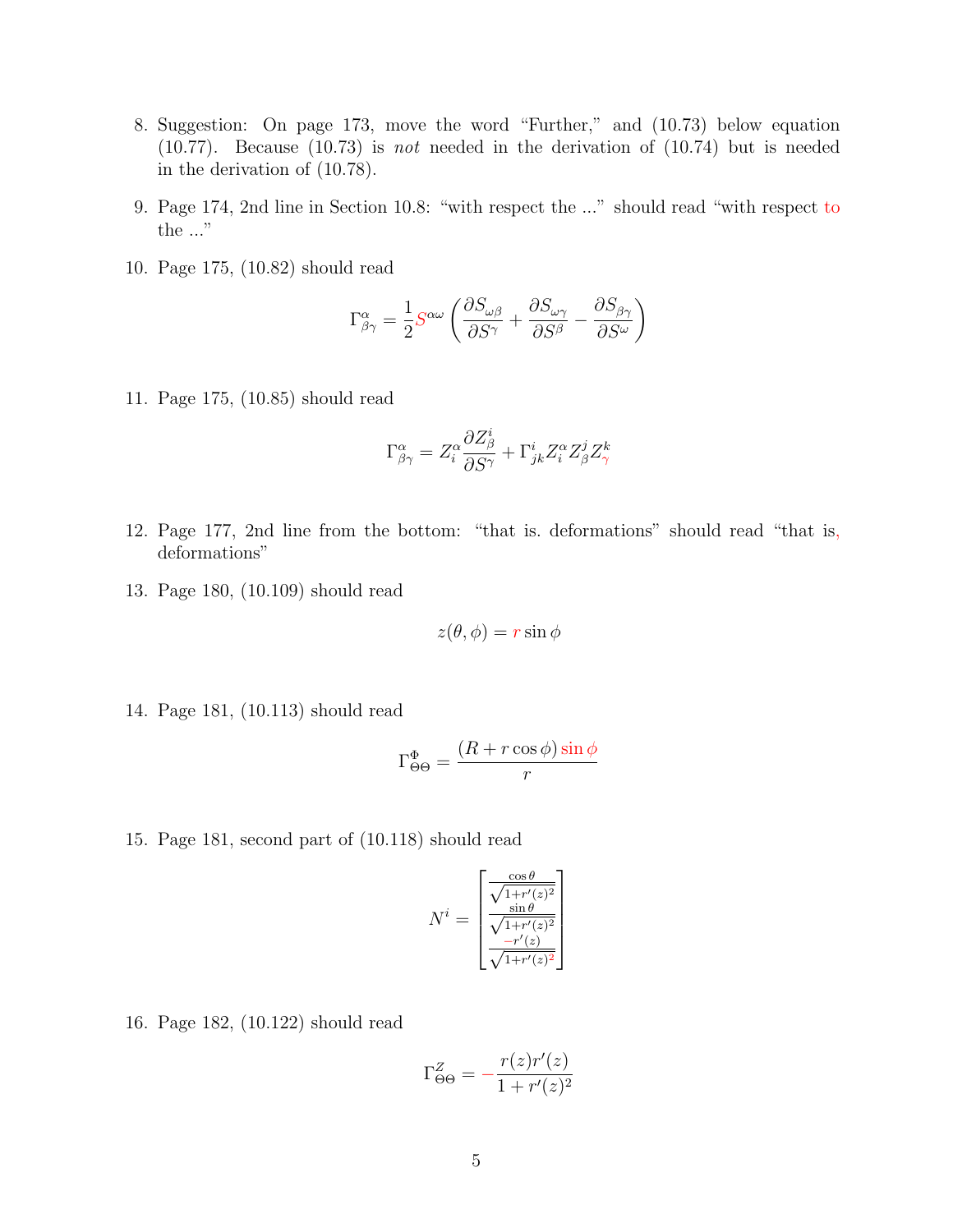- 17. Page 183, in (10.131) delete extra comma after  $N^i$
- 18. Page 183, 1st equation in (10.132) should read

$$
Z_{\alpha}^{i} = \begin{bmatrix} 1 \\ y'(x) \end{bmatrix};
$$

- 19. Page 183, 1st equation in (10.134) should read  $\sqrt{S} = \sqrt{1 + y'(x)^2}$
- 20. Page 183, 2nd line from the bottom should read  $(added on 11/03/14)$ "to polar coordinates  $(r, \theta)$  ..." instead of "to Cartesian coordinates  $(r, \theta)$  ..."
- 21. Page 189, (11.14) should read

$$
\mathbf{S}^\delta \cdot \nabla_\alpha \mathbf{S}_\beta = \mathbf{S}^\delta \cdot \frac{\partial \mathbf{S}_\beta}{\partial S^\alpha} {-} \Gamma^\delta_{\alpha \beta}
$$

- 22. Page 190, "Example 237" should read "Exercise 237"
- 23. Page 190, (11.21) should read

$$
\nabla_{\gamma} \mathbf{T} = \frac{\partial \mathbf{T}}{\partial S^{\gamma}} = \frac{\partial (T^i \mathbf{Z}_i)}{\partial S^{\gamma}} = \frac{\partial T^i}{\partial S^{\gamma}} \mathbf{Z}_i + T^i \frac{\partial \mathbf{Z}_i}{\partial S^{\gamma}}
$$

24. Page 190, (11.22) should read

$$
\nabla_{\gamma}\mathbf{T}=\frac{\partial T^{i}}{\partial S^{\gamma}}\mathbf{Z}_{i}+T^{i}\frac{\partial\mathbf{Z}_{i}}{\partial Z^{j}}\frac{\partial Z^{j}}{\partial S^{\gamma}}
$$

25. Page 190, (11.23) should read

$$
\nabla_{\gamma}\mathbf{T}=\frac{\partial T^i}{\partial S^{\gamma}}\mathbf{Z}_i+T^iZ_{\gamma}^j\Gamma_{ij}^k\mathbf{Z}_k
$$

26. Page 190, (11.24) should read

$$
\nabla_{\gamma} \mathbf{T} = \left( \frac{\partial T^i}{\partial S^{\gamma}} + Z^k_{\gamma} \Gamma^i_{km} T^m \right) \mathbf{Z}_i
$$

27. Page 191, (11.25) should read

$$
\nabla_{\gamma} T^i \mathbf{Z}_i = \left(\frac{\partial T^i}{\partial S^{\gamma}} + Z^k_{\gamma} \Gamma^i_{km} T^m\right) \mathbf{Z}_i
$$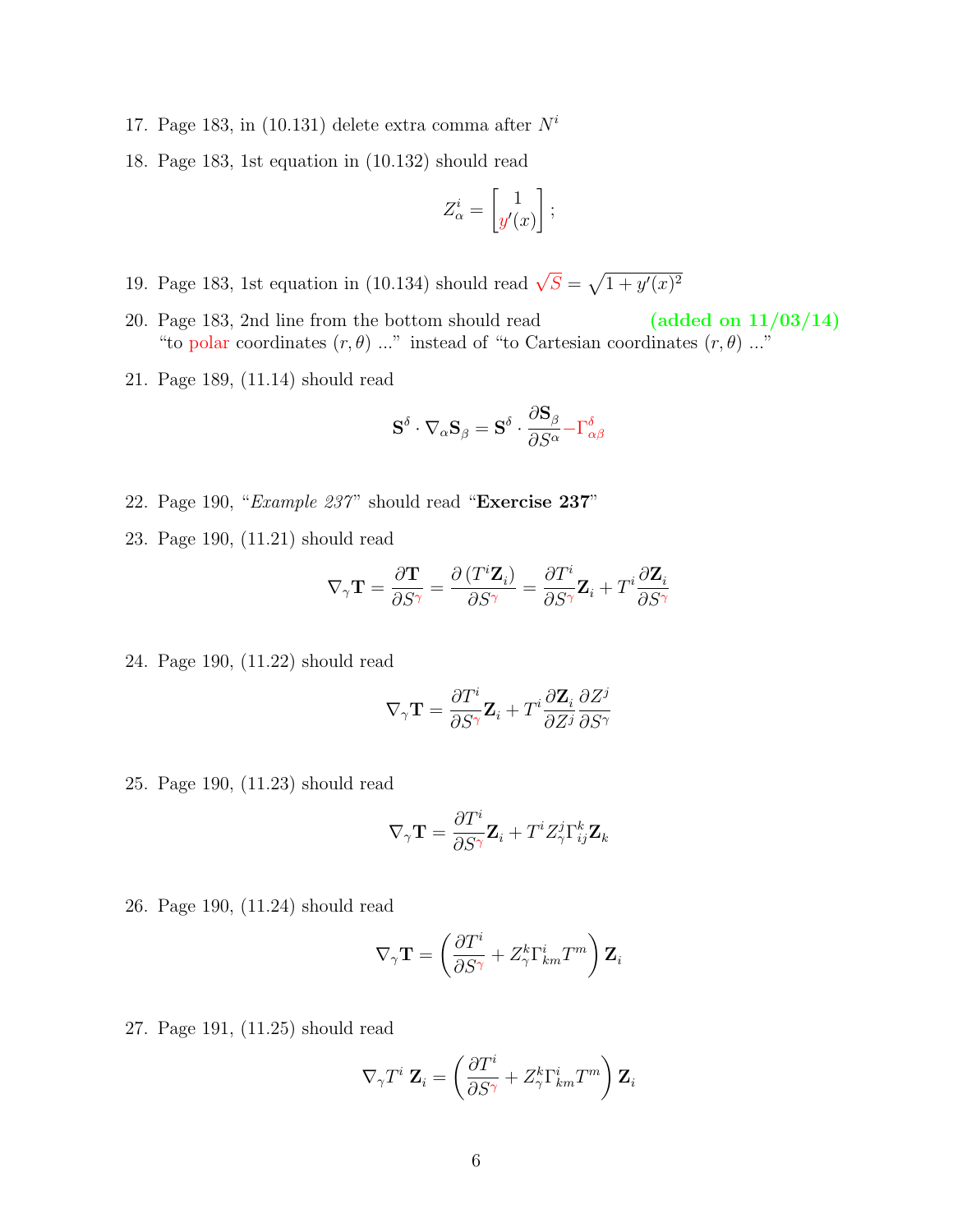28. Page 191, (11.26) should read

$$
\nabla_\gamma T^i = \frac{\partial T^i}{\partial S^\gamma} + Z_\gamma^k \Gamma_{km}^i T^m
$$

29. Page 191, (11.27) should read

$$
\nabla_{\gamma}T^i_j=\frac{\partial T^i_j}{\partial S^{\gamma}}+Z^k_{\gamma}\Gamma^i_{km}T^m_j-Z^k_{\gamma}\Gamma^m_{kj}T^i_m
$$

30. Page 191, (11.28) should read

$$
\nabla_{\gamma}T_{j\beta}^{i\alpha}=\frac{\partial T_{j\beta}^{i\alpha}}{\partial S^{\gamma}}+Z_{\gamma}^{k}\Gamma_{km}^{i}T_{j\beta}^{m\alpha}-Z_{\gamma}^{k}\Gamma_{kj}^{m}T_{m\beta}^{i\alpha}+\Gamma_{\gamma\omega}^{\alpha}T_{j\beta}^{i\omega}-\Gamma_{\gamma\beta}^{\omega}T_{j\omega}^{i\alpha}
$$

31. Page 192, (11.32) should read

$$
\nabla_{\gamma}T^i_j=\frac{\partial T^i_j}{\partial S^{\gamma}}+Z^k_{\gamma}\Gamma^i_{km}T^m_j-Z^k_{\gamma}\Gamma^m_{kj}T^i_m
$$

- 32. Suggestion: Move Exercise 253 on page 202 to the end of Section 12.2.
- 33. Page 203, (12.22) should read

$$
(\nabla_{\alpha}\nabla_{\beta}T^{\gamma}_{\delta}-\nabla_{\beta}\nabla_{\alpha}T^{\gamma}_{\delta})S^{\delta}=R^{\gamma}_{\cdot\omega\alpha\beta}T^{\omega}-R^{\delta}_{\cdot\omega\alpha\beta}S^{\omega}T^{\gamma}_{\delta}
$$

34. Page 203, (12.23) should read

$$
\left(\nabla_{\alpha}\nabla_{\beta}T_{\delta}^{\gamma}-\nabla_{\beta}\nabla_{\alpha}T_{\delta}^{\gamma}\right)S^{\delta}=R_{\cdot\omega\alpha\beta}^{\gamma}T_{\delta}^{\omega}S^{\delta}-R_{\cdot\delta\alpha\beta}^{\omega}T_{\omega}^{\gamma}S^{\delta}
$$

- 35. On page 207, (12.50) is only correct if one chooses  $S^1 = \phi$  and  $S^2 = r$  (with the normal away from the z-axis). If one chooses  $S^1 = r$  and  $S^2 = \phi$ , then the 1,1 element in all of the matrices in (12.50) becomes the 2, 2 element.
- 36. Page 208, (12.59) should read

$$
B_{\alpha}^{\alpha} = \frac{r''(z)r(z) - r'(z)^{2} - 1}{r(z)(1 + r'(z)^{2})^{3/2}}
$$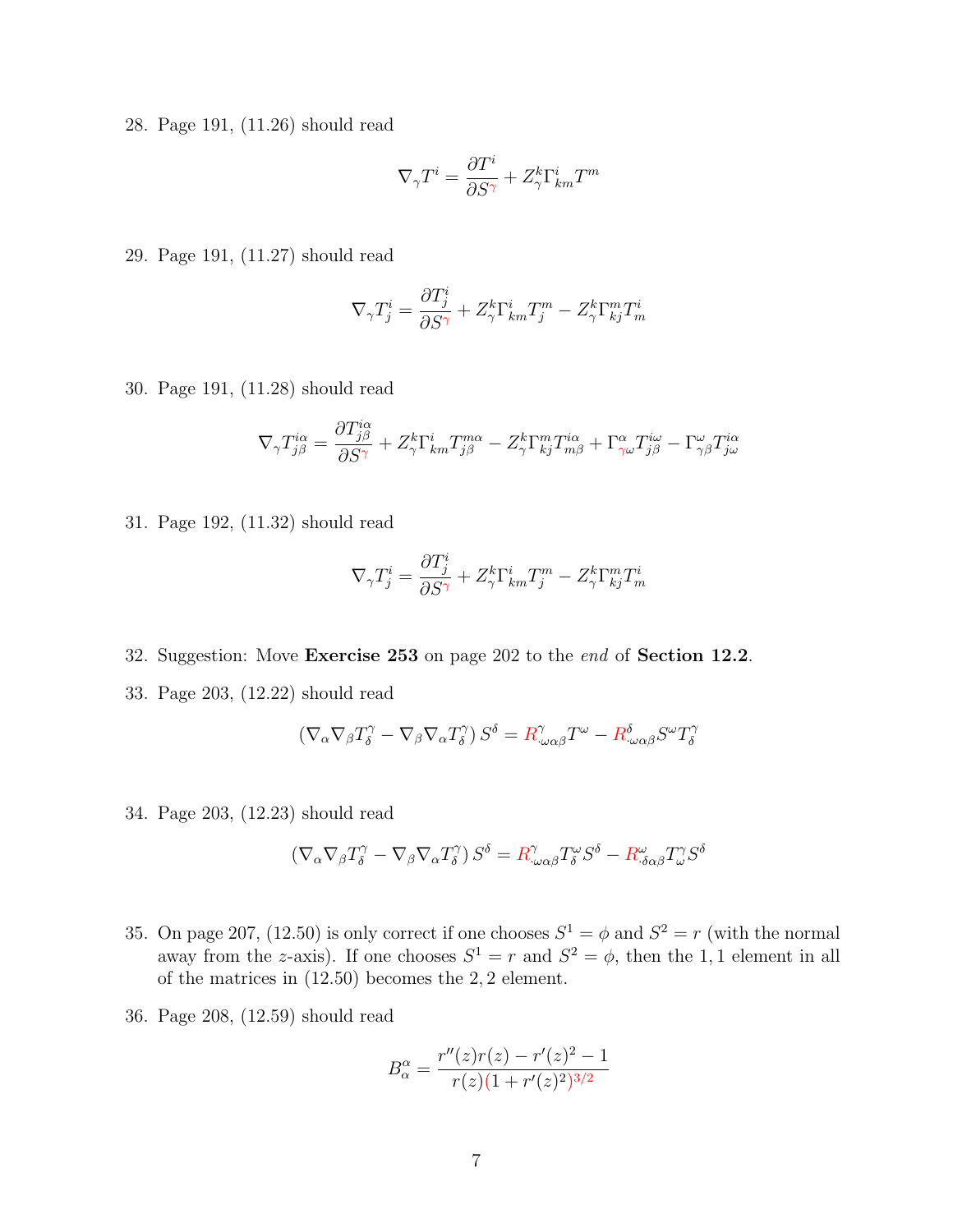- 37. Page 212, delete period on the line right above (12.85).
- 38. Page 212, (12.85) should read

$$
C_{\alpha\beta} = B^{\omega}_{\omega} B_{\alpha\beta} - K S_{\alpha\beta}
$$

- 39. Page 187, line between (11.5) and (11.6): "The Laplacian ..." should read "The surface Laplacian ..."
- 40. Page 192, it would be better to say "The object  $\partial Z^k/\partial S^{\gamma}$  is ...  $Z^k_{\gamma}$  on the line below  $(11.33)$ .
- 41. Page 199, 2nd paragraph, 3rd line: "in the perspective in the Riemann–Christoffel ..." should read "in the perspective is the Riemann–Christoffel ..."
- 42. Page 217, 1st line: " $Z<sup>i</sup>$  and that the embedded" should read " $Z<sup>i</sup>$  and the embedded ..."
- 43. Page 217, (13.15) should read

$$
s = \int_a^b \sqrt{U} \, \mathrm{d}U^1.
$$

- 44. Page 221, line above (13.34): "a product its length  $\kappa$  ..." should read "a product of its length  $\kappa$  ..."
- 45. Page 221, (13.40) should read

$$
B_{\alpha}^{\alpha} = \frac{\sin t}{\left(1 + \cos^2 t\right)^{3/2}}.
$$

- 46. Page 222, 1st line in the Fig. 13.1 caption: "The first two plots ..." should read "The top two plots ..." Also, add a period at the end of the caption.
- 47. Page 224, (13.53) should read

$$
\frac{\mathrm{d}\mathbf{Q}}{\mathrm{d}s} = \kappa \mathbf{P} \times \mathbf{P} + \mathbf{T} \times (-\kappa \mathbf{T} + \tau \mathbf{Q}).
$$

- 48. Page 228, line between (10.3) and (13.87): (added on 10/21/15) "the embedded surface ..." should read "the embedded curve ..."
- 49. Page 229, line below (13.18): "Christoffel symbol  $\Gamma^{\alpha}_{\beta\Gamma}$  ..." should read "Christoffel" symbol  $\Gamma^{\alpha}_{\beta\gamma}$  ..."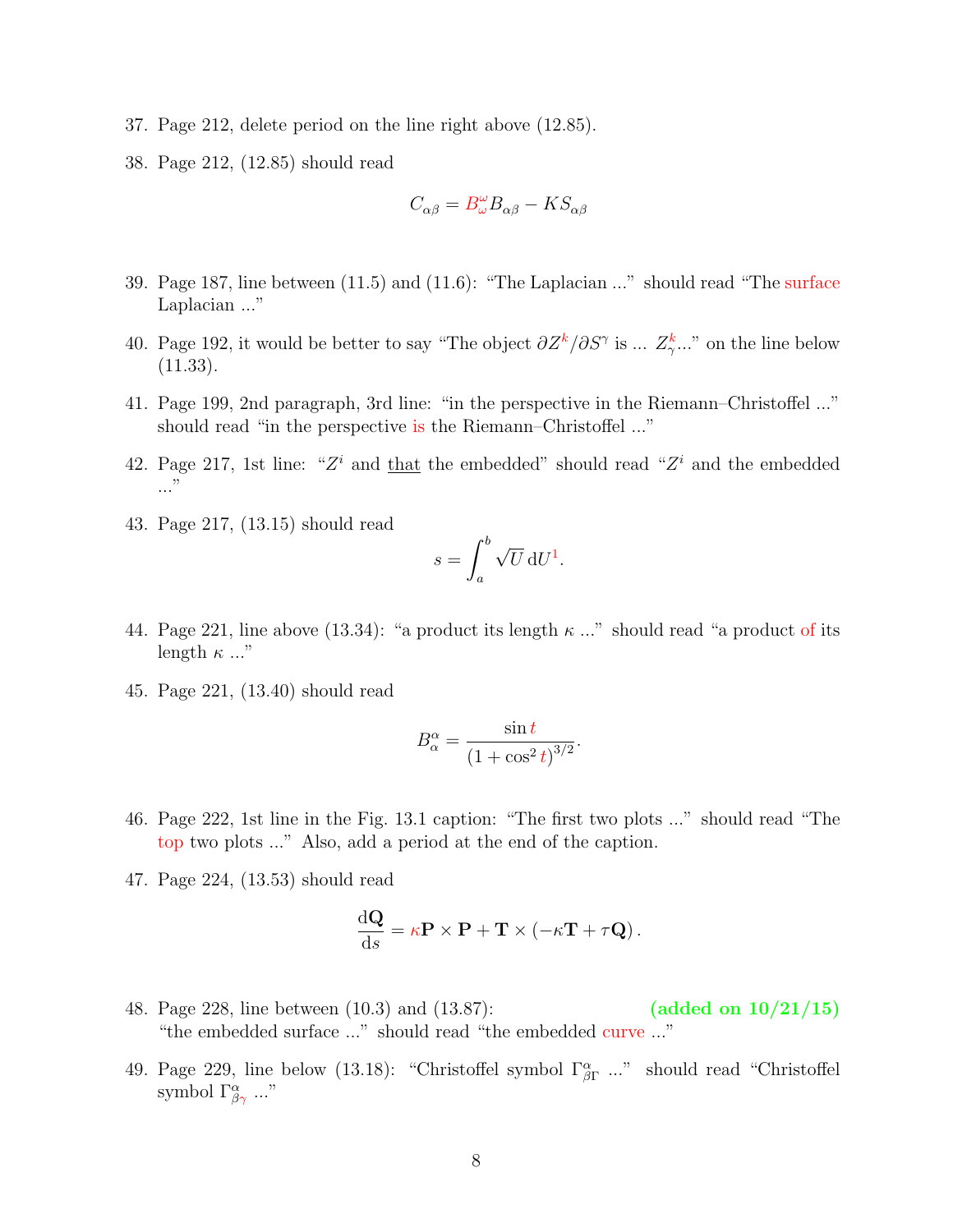50. Page 229, (13.93) should read

$$
\Gamma^{\Omega}_{\Phi\Psi}=\Gamma^{\alpha}_{\beta\gamma}S^{\Omega}_{\alpha}S^{\beta}_{\Phi}S^{\gamma}_{\Psi}+\frac{\partial S^{\alpha}_{\Phi}}{\partial U^{\Psi}}S^{\Omega}_{\alpha}.
$$

- 51. Page 229, line between (13.100) and (13.101): (added on 10/21/15) "We next the curvature ..." should read "We define the curvature ..."
- 52. Page 231, line below (13.113): "By equation (10.31) ..." should read "By equation  $(10.55)$  ..."
- 53. Page 237, 3rd sentence in the caption of Fig. 14.1: "The firgure includes ..." should read "The figure includes ..." Also, add a period at the end of the caption.
- 54. Page 240, (14.16) should read (added on 10/22/15)

$$
\int_{A_3}^{B_3} \int_{A_2}^{B_2} \int_{A_1}^{B_1} F(Z) dZ^1 dZ^2 dZ^3 = \int_{A_{3'}}^{B_{3'}} \int_{A_{2'}}^{B_{2'}} \int_{A_{1'}}^{B_{1'}} F(Z') |J| dZ^{1'} dZ^{2'} dZ^{3'}
$$

55. Page 241, (14.17) should read (added on 10/22/15)

$$
= \int_{A_{3'}}^{B_{3'}} \int_{A_{2'}}^{B_{2'}} \int_{A_{1'}}^{B_{1'}} F(Z(Z')) \sqrt{Z} |J| dZ^{1'} dZ^{2'} dZ^{3'}
$$

Note that by  $\sqrt{Z}$  we really mean  $\sqrt{Z} = \sqrt{|Z_{\cdot\cdot}|} = \sqrt{|Z_{\cdot\cdot}(Z')|}$ , i.e., the determinate of  $Z_{ij}$  is expressed in the prime coordinates. For example, when switching from polar  $z_{ij}$  is expressed in the prime coordinates. For example, when switching *from* point<br>coordinates to Cartesian coordinates we must write  $\sqrt{Z}$  as  $\sqrt{Z} = \sqrt{x^2 + y^2}$  and not<br>as  $\sqrt{Z} = r$ , then  $\sqrt{Z}|J| = \sqrt{x^2 + y^2} \frac{1}{\sqrt$  $\frac{1}{x^2+y^2}$ .

- 56. Page 241, line between (14.17) and (14.18): (added on 10/21/15) "Sect. 9.9 that  $\ldots$  invariant of weight  $-1$ " should read "Sect. 9.9 (**Exercise 194**) that ... invariant of weight 1"
- 57. Page 241, (14.18) should read (added on 10/22/15)

√  $Z'=J$ √ Z

- 58. Page 242, line between (14.24) and (14.25): (updated on 10/22/15) "Sincev" should read "Since"
- 59. Page 244, (14.43) should read

$$
T_i = \varepsilon_{ijk} N^j n^\alpha Z_\alpha^k
$$

(Note the capital  $Z$  instead of  $z$ .)

60. Page 245, (14.52) should read

$$
\int_U F^i T_i dU = \int_S \nabla^m F^i \varepsilon_{ijk} N^j \delta_m^k dS - \int_S \nabla^m F^i \varepsilon_{ijk} N^j N^k N_m dS.
$$